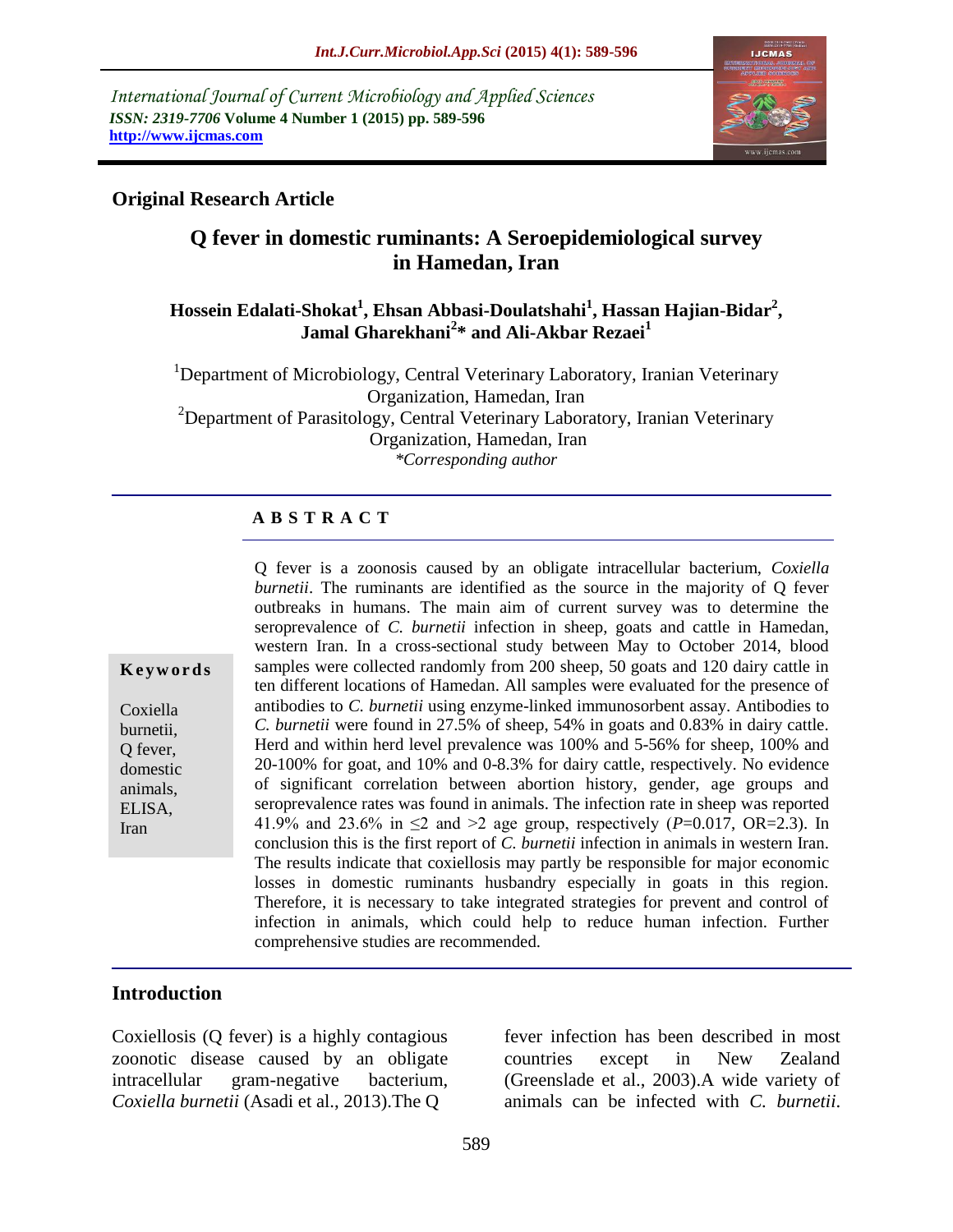Ruminants are the most common reservoirs of disease (Keyvanirad et al., 2013).

The infection is mainly asymptomatic in humans and subclinical in animals (Khalili and Sakhaee, 2009; Asadi et al., 2013); but the infection might be the cause of abortion (mostly in sheep and goats), stillbirth, delivery of weak offspring and infertility in sheep, goats and cattle (Keyvanirad et al., 2013). Other symptoms such as mastitis, metritis, pneumonia, conjunctivitis and hepatitis occur rarely in infected animals (Porter et al., 2011); which isresponsible for major economic losses in animals and is considered a public health problem (Cetinkaya et al., 2000).

Infected animals shed the infectious particles in vaginal mucus, urine, feces, milk, birth products and semen (Guatteo et al., 2010; Keyvanirad et al., 2013). Transmission of infection to human is mainly through the inhalation of contaminated aerosols, consumption of raw milk or fresh dairy products (Rahimi, 2010). Ticks are considered to the natural primary reservoir of *C. burnetii* and play a significant role in the transmission of infection to both humans and animals (Norollahifard and Khalili, 2011; Porter et al., 2011).

Q fever is an occupational hazard for veterinarians, abattoir workers, dairy farmers, laboratory personnel and anyone with regular contact with animals or their products (Khalili et al., 2011; Esmaeili et al., 2013).

The determination of coxiellosis prevalence rate in ruminants is very important; because this animals are the most reservoir for humans (Keyvanirad et al., 2013).Q fever in animals can be detected using Immunohistochemistry, complement fixation test

(CFT), enzyme-linked immune sorbent assay (ELISA), indirect immunofluorescence assay (IFA)and molecular methods (Roest et al., 2013). The serological methods are recommended to detect of Q fever on herd level; Because, the molecular biology techniques have low sensitivity and are available only in reference laboratories (Sakhaee and Khalili, 2010).

Domestic ruminants such as sheep, goats and cattle are widely used as food animals (meat and milk) in Iran. These infected animals by *C. burnetii* represent source of human infection (Keyvanirad et al., 2013).

Little is known concerning of *C. burnetii* infection in animals in Iran (Rahimi, 2010; Sakhaee and Khalili, 2010; Esmaeili et al., 2013; Keyvanirad et al., 2013; Asadi et al., 2014; Esmaeili et al., 2014).However, there is no published information on Q fever in animals in western Iran.

The principal aim of this study was to determine the seroprevalence of *C. burnetii* infection (Q fever) in sheep, goats and cattle in Hamedan, west part of Iran using ELISA.

# **Materials and Methods**

### **Study area**

Hamedan city by mountainous and mild climate is located in west part of Iran  $(34.77^{\circ}N$  and  $48.58^{\circ}E)$  (Figure 1). The mean annual rainfall and temperature is 317.7 mm and 11.3°C, respectively. This region is economically impressed by an agricultural and animal husbandry such as cattle, sheep and goat. According to Iranian Veterinary Organization (IVO) report, the population of sheep, goats and cattle in Hamedan is 130,000; 20,000 and 12,000, respectively.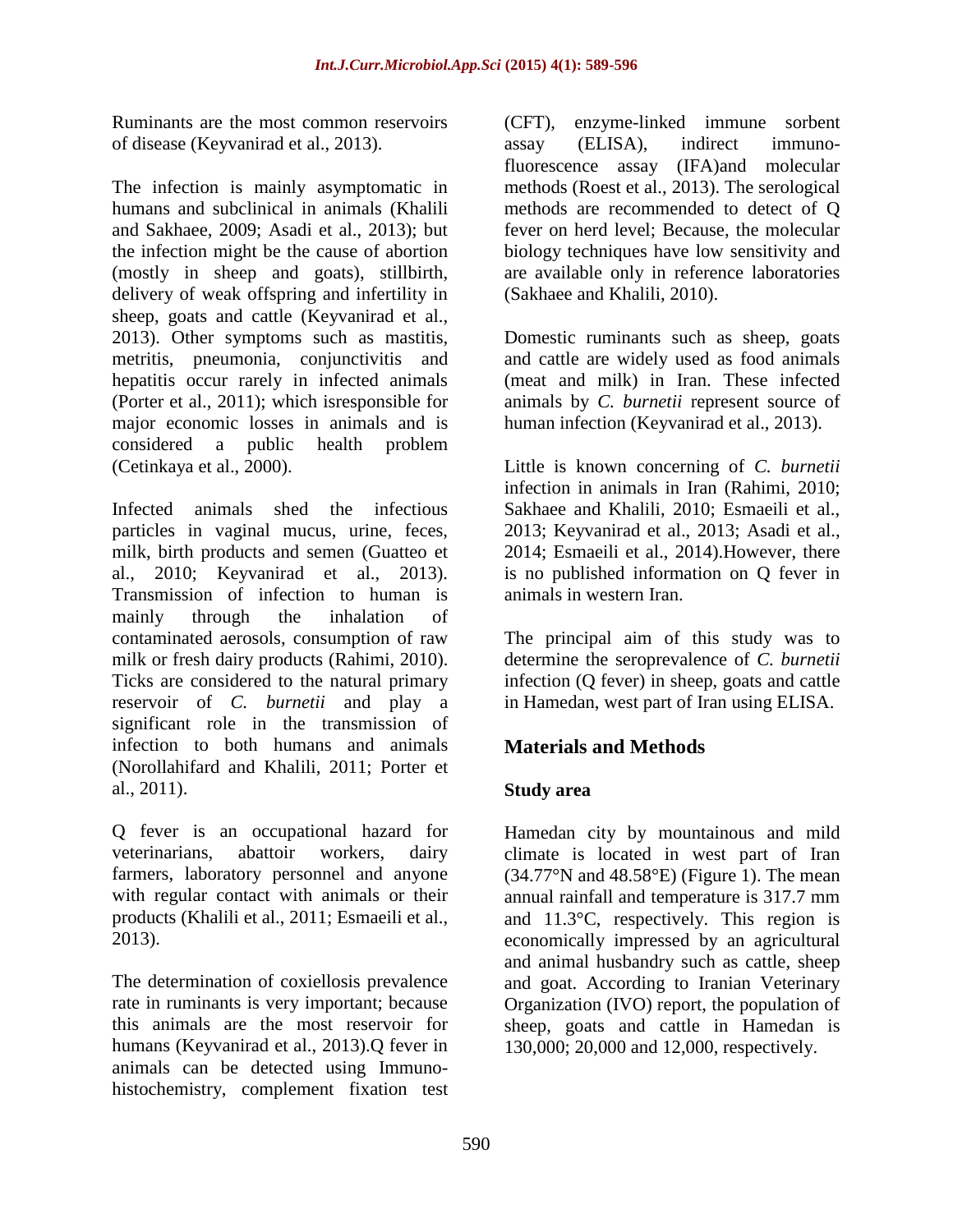### **Sampling**

A cross-sectional study was performed during May to October 2014. The multistage cluster random method was used for sample collection. Three-hundred seventy blood samples (200 sheep and 50 goats samples form 10 flocks in different rural regions of Hamedan; 120 dairy cattle samples from all of 10 dairy cattle farms from hamedan) were taken in animals (Thrusfield, 1997).

Information about age, gender and history of abortion (yes or no) were taken from owners and/or physical examiner (Table 1). In small and large ruminants (cattle), all of animals were native and Holstein breed, respectively. All of animals had no history of vaccination against *C. burnetii* and tick infestation.

### **Serology**

The sera were obtained by centrifugation at 1500×g for 10 min and stored at -20°C until laboratory testing. Anti-*C.burnetii* antibodies of samples were detected using a commercially available *C. burnetii* ELISA kit (ID Screen® Q fever indirect ELISA in ruminants; ID-Vet company, France). The presence of antibodies was detected by calculating of sample to positive (S/P) ratio using the kit manufacturer's protocol(S/P  $\geq 50\%$  = positive).

#### **Statistical analysis**

Statistical analysis was performed by using the software package SPSS version 16.0 for windows. Odds ratios (OR), confidence interval (CI), χ2 and *p-*value were calculated separately for each variable*. P*-value of less than 0.05 was considered statistically significant.

#### **Result and Discussion**

Antibodies to *C. burnetii* were found in 27.5% of sheep (CI 95%: 21.3-33.7%), 54% in goats (CI 95%: 14.7-39.3%) and 0.83% in dairy cattle (CI 95%: 0-2.46%)(Table 1).Herd and within herd level prevalence was 100% and 5-56% for sheep, 100% and 20-100% for goat, and 10% and 0-8.3% for dairy cattle, respectively.

The infection rate in goats was reported significantly higher than sheep (*χ2*=12.744, *P*=0.0003, *df*=1, OR=3.2) and dairy cattle (*χ2*=72.516, *P*<0.0001, *df*=1, OR=139.7). Also, this rate in sheep was higher than dairy cattle (*χ2*=36.941, *P*=0.0004, *df*=1, OR=45.1).

There was no statistical significant difference between infection rate and age groups in goats (*χ2*=0.061, *P*=0.804, *df*=1) and dairy cattle (*χ2*=0.475, *P*=0.788, *df*=1). In sheep, this rate was detected 41.9% in  $\leq 2$ and  $23.6\%$  in  $>2$  age group; the statistical significant was seen ( $\chi$ 2=5.665, *P*=0.017, *df*=1, OR=2.3). No evidence of correlation between abortion history, gender and seroprevalence rates was found in animals (Table 1, *P*>0.05).

Q fever is widespread in livestock, and its seroprevalence is thought to have increased in recent years (Porter et al., 2011). In the present manuscript, for the first time, infection by *C. burnetii* was described in sheep, goats and cattle from western Iran.

In past studies, different range of *C. burnetii* infection was reported in ruminant worldwide (Guatteo et al., 2010). This range was Zero (Western Australia) to 40% (Mexico) in sheep (Salinas-Meledez et al., 2002; Banazis et al., 2010), Zero (Switzerland) to 89% (Canada) in goats (Dolce et al., 2003; Fretz et al., 2007), and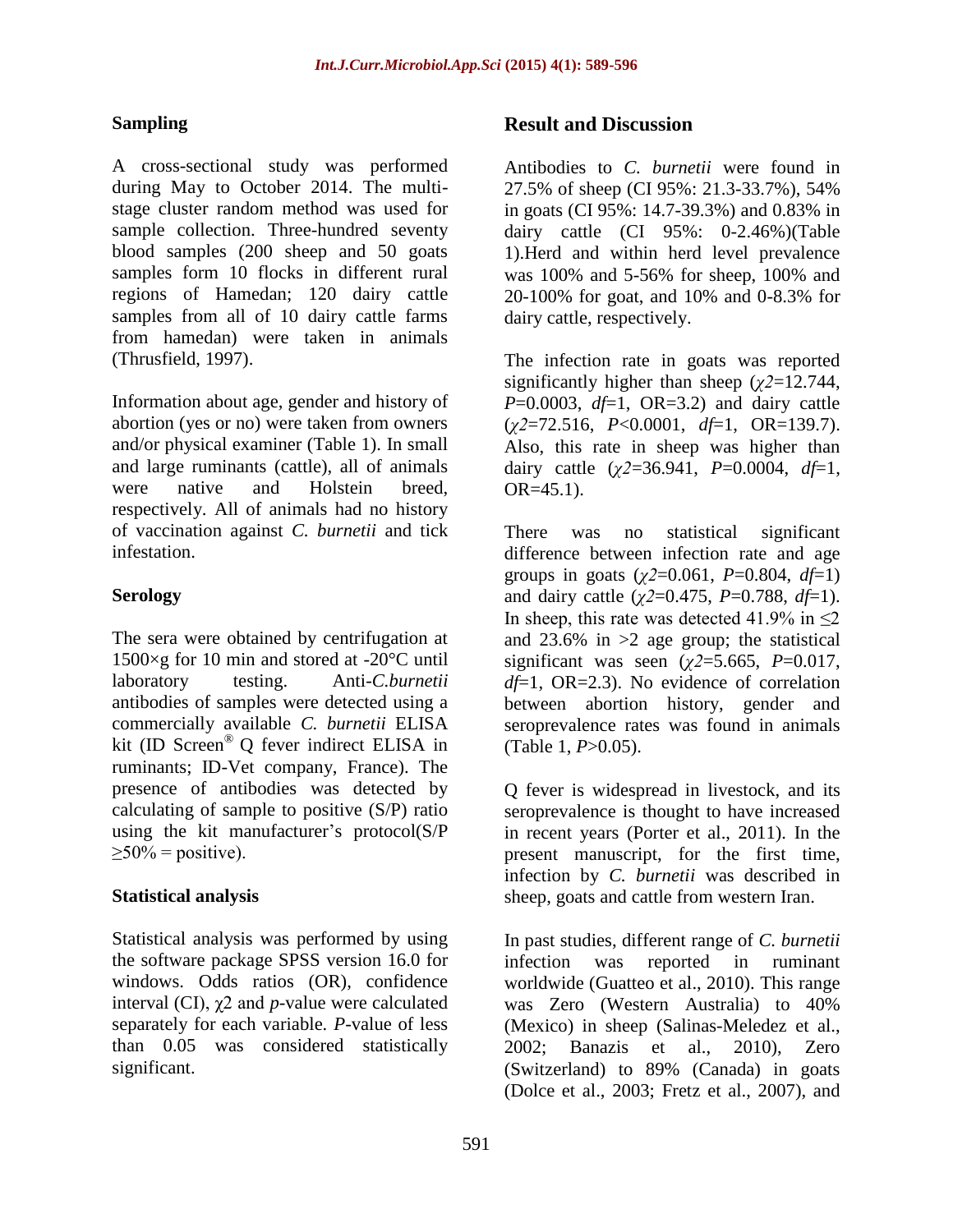Zero (New Zealand) to 82% (USA, California) in cattle (Hilbink et al., 1993; Guatteo et al., 2010). Also, the lowest and highest herd prevalence rate was Zero (Switzerland) and 89% (Canada) in sheep (Dolce et al., 2003; Fretz et al., 2007), Zero (Switzerland) and 100% (Iran) in goats (Fretz et al., 2007; Khalili and Sakhaee, 2009), and 4.4% (Italy) and 100% (USA and Czech republic) in cattle (Guatteo et al., 2010; Martini et al., 1994; Literak and Kroupa, 1998), respectively. The apparent prevalence was slightly higher in cattle (20.0% and 37.7% of mean apparent prevalence at animal and herd level respectively) than in small ruminants (around 15.0% and 25% respectively for animal and herd level in sheep and goat) worldwide(Guatteo et al., 2010).

In the present survey, the overall seroprevalence was determined 27.5% in sheep, 54% in goats and 83% in dairy cattle. On the other hand, our prevalence results were similar to studies in Australia, Japan and Oman (Htwe et al., 1992; Scrimgeour et al., 2003; Banazis et al., 2010).

In total higher percentage of antibodies was detected in goats, sheep than in dairy cattle (0.83%) (*P*<0.05). Our finding was parallel to investigations in Turkey, Spain and Albania (Cetinkaya et al., 2000; Cekani et al., 2008; Ruiz-Fons et al., 2010). In Keyvanirad et al (2013) study from northeastern Iran, no significant differences was seen in seroprevalence rate in sheep and goats  $(P=0.147)$ .

In the previous studies from Iran, Asadi et al (2014) was reported 27.2% of seropositivity in Iranian goats. In Rahimi(2010) study, 2% of goat milk samples were positive using molecular techniques. Also, in the other hand, animals and herd-prevalence were 29.8% and 78.5% in northeastern Iran

(Keyvanirad et al. 2013), and 65.78% and 100% in southeastern Iran (Khalili and Sakhaee, 2009), respectively. Sakhaee and Khalili (2010) reported the 29.4% of seropositivity in Iranian sheep for the first time. Also, this rate was detected 23.7% in northern Iran (Esmaeili et al., 2013), 33.6% of animals and 87.5% of herd-level in northwestern Iran (Esmaeili et al., 2014), 36.5% of animals and 89.6% of herd-level in northeastern Iran (Keyvanirad et al., 2013).In Khalili and Sakhaee(2009)investigation, 10.75% of cattle and 16.6% of dairy herds were seropositive. Also, 45.4% of dairy cattle farms were positive based on bulk tank milk analysis (Khalili et al., 2011).

Abortion during coxiellosis epizootics have been described in sheep and goats; but abortion in cattle is rare(Masala et al., 2004). Abortion in cattle has been successfully induced experimentally with *C. burnetii* (Cetinkaya et al., 2000).Pregnant ruminants are highly susceptible to infection, and abortions occurred only at the first parturition after infection. The following gestation terminated normally without any reproduction failures. Detection of *C. burnetii* antibodies in fetal fluids or serum is useful in the diagnosis of abortion in sheep and goats(Khalili and Sakhaee, 2009).

In our finding,  $50\%$  ( $3/6$ ) of sheep,  $100\%$  $(1/1)$  of goats and 0%  $(0/11)$  of dairy cattle with history of abortion were seropositive. No significant difference was seen between seroprevalence rate and animals with history of abortion (*P*>0.05); unlike to other studies in Iran, Turkey and Greece (*P*<0.05) (Cetinkaya et al., 2000; Khalili and Sakhaee, 2009; Bisias et al., 2010; Asadi et al., 2013). *C. burnetii* has been suspected as a cause of sheep and goats abortion in Italy, Cyprus, Turkey, Spain and Iran using serological techniques (Cetinkaya et al., 2000; Masala et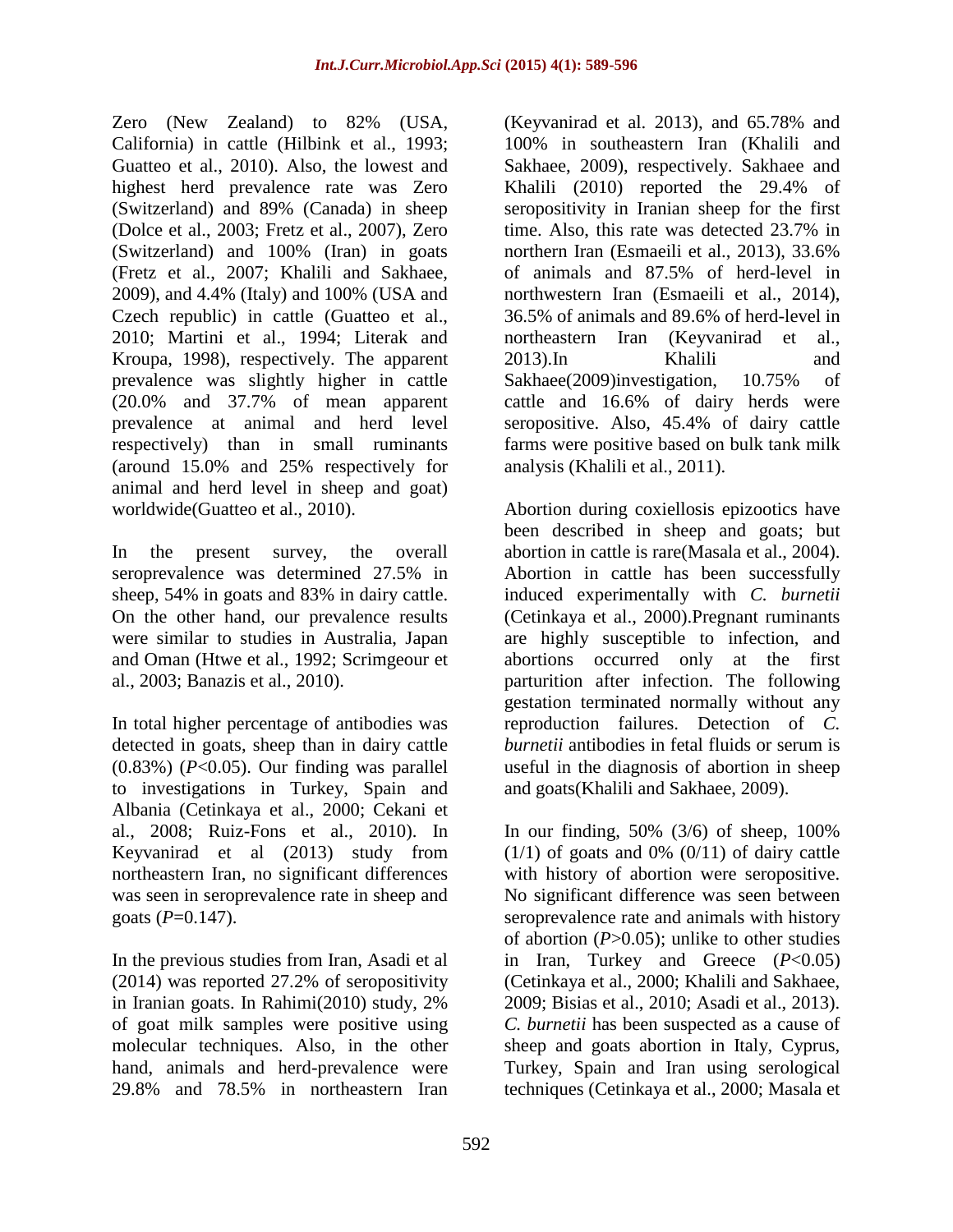al., 2004; Ruiz-Fons et al., 2010; Cantas et al., 2011; Asadi et al., 2013).

Age is the most widely discussed variable in literature. An age-related difference in *C. burnetii* infection is expected because older animals are exposed to tick bite and *C. burnetii* for longer periods (Guatteo et al., 2010).

In the current investigation, seroprevalence rate of sheep in  $\leq$  age group (41.9%) was higher than  $>2$  age old (23.6%) (Table 1,  $P=0.017$ ,  $OR=2.3$ ; also no significant differences between age class seroprevalence values were found in goats and dairy cattle (*P*>0.05). Our finding was agreement to studies in northern Iran, Turkey and Spain (Cetinkaya et al., 2000; Ruiz-Fons et al., 2010; Esmaeili et al., 2013). In Keyvanirad et al(2013)work, sheep and goats aged over 2year had significantly higher chance of seropositivity than those under a year  $(P<0.05)$ . Some researchers believe that the animals less than a year old are less likely to experience parturition than older ones. Also, the antibody has been shown to last for months or years after initial infection(Keyvanirad et al., 2013). It seems the disease has affected in all age of animals in this region, equally.

In the presented study, there was no significant relationship between gender and infection rate in sheep and goats (Table 1, *P*>0.05). Sakhaee and Khalili(2010)was reported 18.82% of seropositivity in female and 10.58% in male animals from Iran; the difference was statistically significant (*P*<0.05). Moreover, there are many reports that did not show significant correlation between *C. burnetii*infection and gender, similar to our study (Cetinkaya et al., 2000; Esmaeili et al., 2013).

The hormonal differences between males

and females play an important role in determining susceptibility to infection. Estrogen enhances antibody production and androgen suppress both T-cell and B-cell immune responses, but immunity in females can be broken down due to various factors e.g., nutrition, age, pregnancy and environmental factors (Cantas et al., 2011; Porter et al., 2011).

Discrepancies in the rates might be attributed to difference in diagnostic methods used such as serological assays and cut-off value, type of sample (serum and milk), study design, experimental strategies, climatic variations, frequency of tick population and farms. The difference between farms may be partly related to differences in management and hygienic measures (Guatteo et al., 2010; Esmaeili et al., 2013).

The most of management system is traditional in sheep and goat farms in Iran. In this system, the animals are allowed to roam free on pasture during the day. This may increase the chance of tick infestation and *C.burnetii* infection, subsequently. The high seropositivity in goats can be associated with poor sanitary practices in most sheep and goat flocks in Iran such as inappropriate disposal of fetal fluids and membranes, aborted fetuses, and use of placentas to feed dogs. Indeed, in many countries, goats are the most common source of human infection duo to their extensive raising and close contact with humans(Porter et al., 2011).

The control of coxiellosis in animals is difficult owing to the absence of obvious clinical signs. Farmers know little about the disease and are unaware of its economic importance, and they are therefore unwilling to cooperate its control. The widespread distribution of the infection and the persistence of the organism in the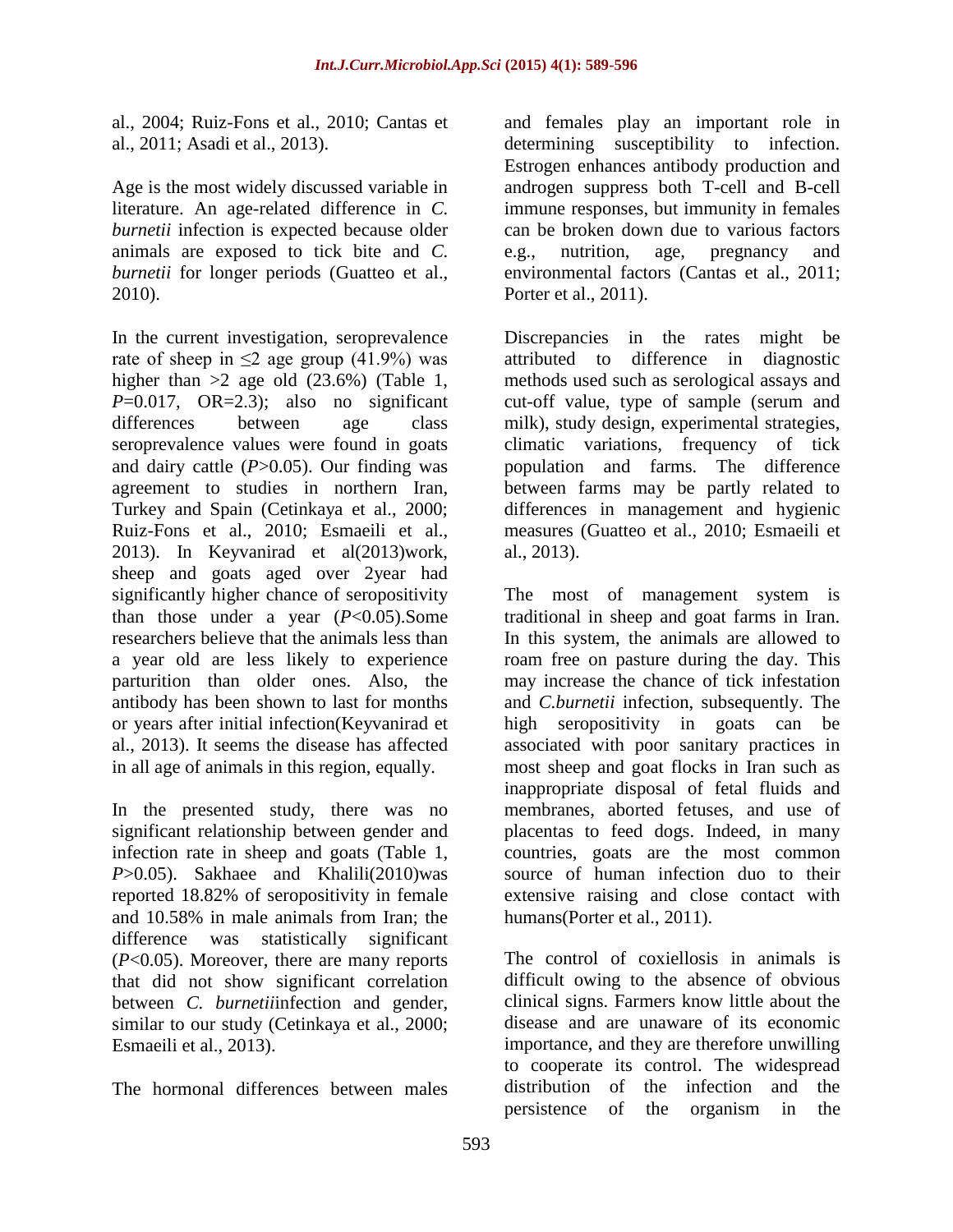environment also make it difficult to develop effective control strategies. The eradication of the disease from herds is a difficult and costly process owing to the fact that some seronegative animal may also shed *C. burnetii*. Vaccination programs have been reported to be inadequate for the eradication of *C. burnetii*, although they decrease the number of organisms shed by infected animal (Cetinkaya et al., 2000).

**Table.1** Seroprevalence of *Coxiella burnetti* infection in animals in different variables in Hamedan, west part of Iran

| <b>Animals</b> | Number of tested animals<br>(Sero-positive $\%$ ) |        |             |                         |                |         |        |        |            |              | CI 95%      |                   |                    |
|----------------|---------------------------------------------------|--------|-------------|-------------------------|----------------|---------|--------|--------|------------|--------------|-------------|-------------------|--------------------|
|                | Age groups (year)                                 |        |             | <b>Abortion history</b> |                |         | Gender |        |            | <b>Total</b> |             | ပ္ပ               | level              |
|                | $\leq$ 2                                          | >2     |             | Yes                     | N <sub>o</sub> |         | Male   | Female |            |              |             | valen             |                    |
|                |                                                   |        |             |                         |                |         |        |        |            |              |             | Within herd level | prevalence<br>Herd |
|                |                                                   |        | value<br>Á, |                         |                | P-value |        |        | alue<br>Á, |              |             |                   |                    |
|                | 43                                                | 157    | 0.017       | 6                       | 171            | 0.213   | 23     | 177    | 0.871      | 200          | 21.3-33.7%  | $5 - 65%$         | 100%               |
| <b>Sheep</b>   | (41.9)                                            | (23.6) |             | (50)                    | (26.9)         |         | (26.1) | (27.7) |            | (27.5)       |             |                   |                    |
| Goat           | 8                                                 | 42     | 0.804       |                         | 47             | 0.332   | 2      | 48     | 0.182      | 50           | 14.7-39.3%  | 20-100%           | 100%               |
|                | (50)                                              | (54.8) |             | (100)                   | (51.1)         |         | (100)  | (52.1) |            | (54)         |             |                   |                    |
|                | $\leq$ 4                                          | >4     |             |                         |                |         |        |        |            |              | $0 - 2.46%$ | $0 - 8.3%$        | 10%                |
| Dairy          | 79                                                | 41     |             | 11                      |                |         |        |        |            | 120          |             |                   |                    |
| cattle         | (1.3)                                             | (0)    | 0.469       | (0)                     | (0.92)         | 0.749   |        |        |            | (0.83)       |             |                   |                    |

#### **Figure.1** Map of locations and geographic distribution of the sampled herds in Hamedan, Iran

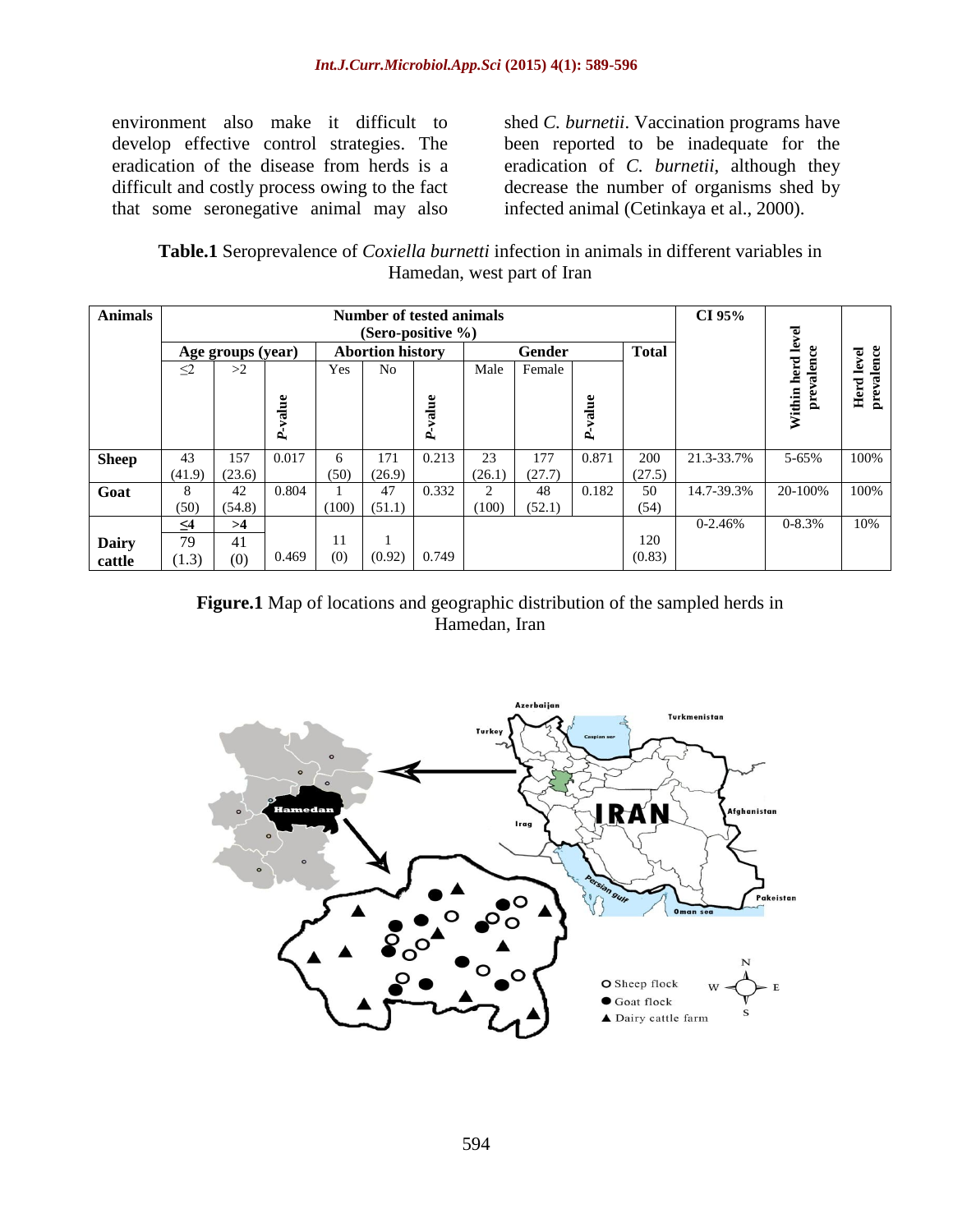In conclusion, this work reports basic epidemiologic information of *C. burnetii* infection in domestic ruminants from western Iran. The results indicate that coxiellosis may partly be responsible for major economic losses in domestic ruminants husbandry especially in goats in this region. Therefore, it is necessary to take integrated strategies for prevent and control of infection in animals, which could help to reduce human infection. Further comprehensive studies are recommended.

#### **Acknowledgement**

The authors thank the Hamedan Veterinay Office for help in sampling. This research has not been supported by any foundation. The authors declare that there is no conflict of interests.

#### **References**

- Asadi, J., Kafi, M., khalili, M. 2013.Seroprevalence of Q fever in sheep and goat flocks with a history of abortion in Iran between 2011 and 2012. *Vet.Italiana*., 49(2):163-168.
- Asadi, J., Khalili, M., Kafi, M., Ansari-Lari, M., Hosseini, S.M. 2014.Risk factors of Q fever in sheep and goat flocks with history of abortion. *Comp. Clin. Pathol*., 23(3):625-630.
- Banazis, M.J., Bestall, A.S., Reid, S.A., Reid, S.A., Fenwick, S.G. 2010.A survey of western Australian sheep, cattle and kangaroos to determine the prevalence of *Coxiella burnetii*. *Vet.Microbiol*., 143(2-4):337-345.
- Bisias, G., Burriel, A.R., Boutsini, S., Kritas, S.K., Leontides, L.S. 2010.A serological investigation of some abortion causes among small ruminant flocks in Greece. *Internet. J. Vet. Med*., 8(2):1-7.
- Cantas, H., Muwonge, A., Sareyyupoglu, B., Yardimci, H., Skjerve, E. 2011.Q

fever abortions in ruminants and associated on-farm risk factors in northern Cyprus.*BMC. Vet. Res*.,**7**:13.

- Cekani, M., Papa, A., Kota, M., Velo, E., Berxholi, K. 2008. Report of a serological study of *Coxiella burnetii* in domestic animals in Albania**.***Vet. J*., 175(2):276-278.
- Cetinkaya, B., Kalender, H., Ertas, H.B., Muz, A., Arslan, N., Ongor, H. 2000.Seroprevalence of coxiellosis in cattle, sheep and people in the east of Turkey.*Vet. Rec*., 146(5):131-136.
- Dolce, P., Belanger, M.J., Tumanowicz, K., Gauthier, C.P., Jutras, P., Masse, R. 2003. *Coxiella burnetii* seroprevalence of shepherds and their flocks in the lower Saint-Lawrence River region of Quebec, Canada. *Can. J. Infect. Dis*., 14:97-102.
- Esmaeili, S., Bagheri-Amiri, F., Mostafavi, E. 2014.Seroprevalence survey of Q fever among sheep in northwestern Iran. *Vec. Borne. Zoonotic. Dis*., 14(3):189-192.
- Esmaeili, S., Mostafavi, E., Shahdordizadeh, M., Mahmoudi, H. 2013.A seroepidemiological survey of Q fever among sheep in Mazandaran province, northern Iran. *Ann. Agric. Environ. Med*., 20(4):708-710.
- Fretz, R., Schaeren, W., Tanner, M., Baumgartner, A. 2007. Screening of various food stuffs for occurrence of *Coxiella burnetii* in Switzerland. *Int. J. Food.Microbiol*., 116:414-418.
- Greenslade, E., Beasley, R., Jennings, L., Woodward, A., Weinstein, P. 2003. Has *Coxiella burnetii* (Q fever) been introduced into New Zealand? *Emerg.Infec. Dis*., 9:138-140.
- Guatteo, R., Seegers, H., Taurel, A.F., Joly, A., Beaudeau, F. 2010. Prevalence of *Coxiella burnetii* infection in domestic ruminants: a critical review. *Vet.Microbiol*., 149(1-2):1-16.
- Hilbink, F., Penrose, M., Kovacova, E., Kazar, J. 1993.Q fever in absent from New Zealand.*Int. J.Epidemiol*.,